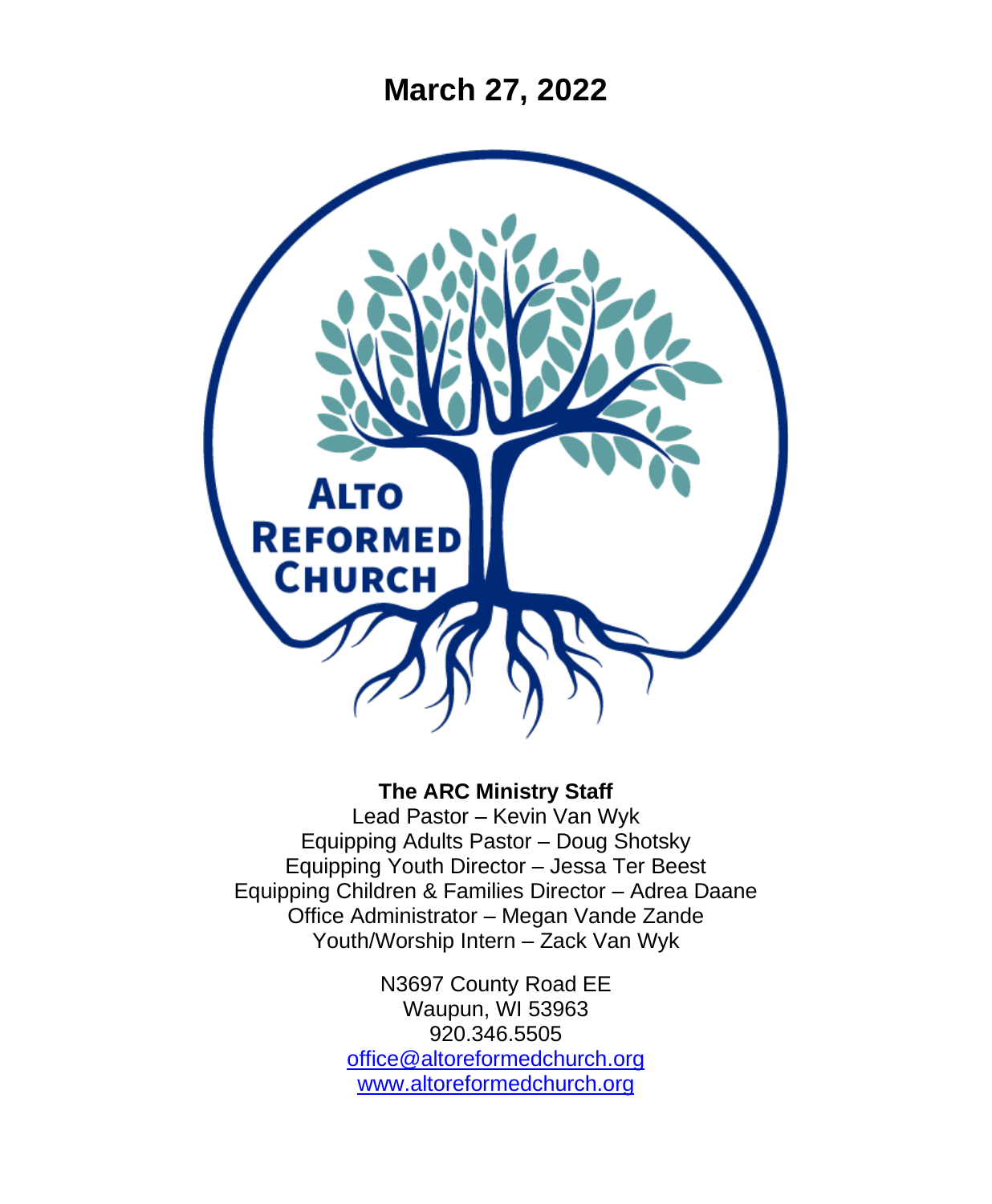## **We Approach God**

Welcome & Announcements Sonshine Singers – "Standing on the Promises"

Praise Singing "Battle Belongs" "Evidence"

3 Minutes for Missions – Gideon International Congregational Prayer

### **We Hear God's Word**

Children's Message – Pastor Doug

Message – 5 Magnificent Moves: #5 From Wise to Foolish Scripture – 1 Cor. 3:18-23; 4:10-13

## **We Respond to God**

Prayer "My Heart is Yours" Offering – Ukrainian Crisis

**Blessing** 

# *Memory Verse for March 30th*

Jesus looked at them and said, "With man this is impossible, but not with God; all things are possible with God" – Mark 10:27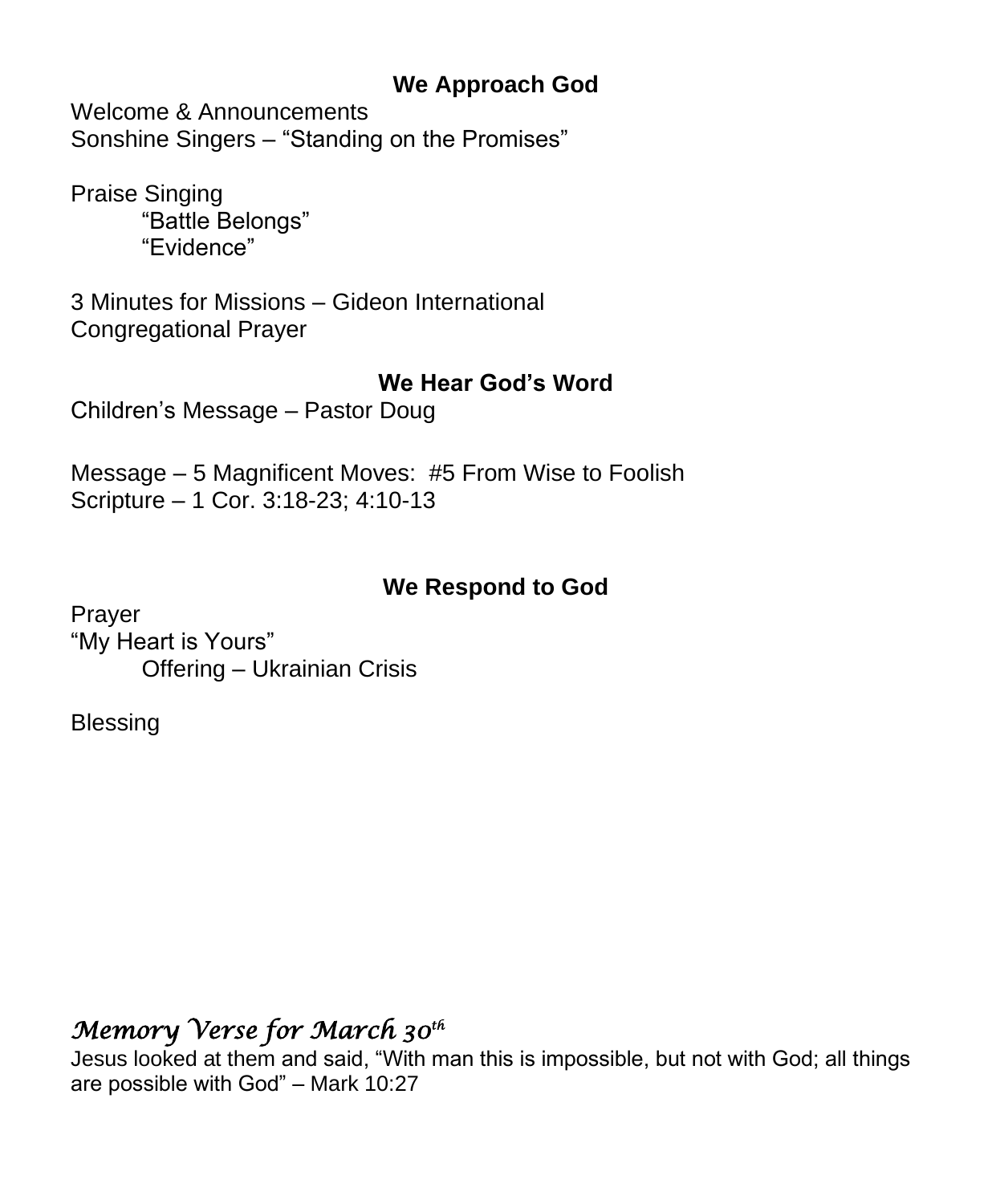

**Five Magnificent Moves: #5 From Wise to Foolish** *1 Cor. 3:18-23; 4:10-13*

### **TWO CENTRAL COMMANDS TO MOVE**

1. Don't be Deceived by Worldly \_\_\_\_\_\_\_\_\_\_\_\_ (3:18-21)

2. Be Godly \_\_\_\_\_\_\_\_\_\_/Worldly Foolish (3:18b, 4:10-13)

### **TWELVE DE-MOTIVATORS TO MOVE:** (4:10-13)

1.weak 2.dishonored 3.hungry 4.thirsty [5.in](https://nam12.safelinks.protection.outlook.com/?url=http%3A%2F%2F5.in%2F&data=04%7C01%7C%7C2a2248d7d34f4056643208da0db0375f%7C84df9e7fe9f640afb435aaaaaaaaaaaa%7C1%7C0%7C637837347745727841%7CUnknown%7CTWFpbGZsb3d8eyJWIjoiMC4wLjAwMDAiLCJQIjoiV2luMzIiLCJBTiI6Ik1haWwiLCJXVCI6Mn0%3D%7C3000&sdata=9JOjhNJ9l88TwKFv9%2F9tW927E9lBJlwuAZX8nED24vA%3D&reserved=0) \_\_\_\_\_\_ 6.mistreated 7.homeless 8.cursed 9.persecuted 10.slandered 11.scum of the earth 12.garbage

### **SIX MOTIVATORS TO MOVE:**

Why abandon worldly wisdom? because…

- 1. Worldly wisdom leads to  $(1:20,25,27,28; 3:12-15, 17)$
- 2. Worldly wisdom is foolish to God. (19a)
- 3. God \_\_\_\_\_\_\_\_\_ the worldly wise in their deception. (19b)
- 4. Worldly wisdom results in failure. (20)
- 5. All things are \_\_\_\_\_\_\_\_\_\_. (3:21b-22)
- 6. You are OF Christ. (3:23)

#### **APPLICATION: Be a \_\_\_\_\_\_\_\_\_ for Christ. Move toward Godly wisdom by knowing your Bible.**

Specifically, this passage teaches us in 4:12-13 to…

- work hard
- bless enemies
- endure persecutors
- answer liars kindly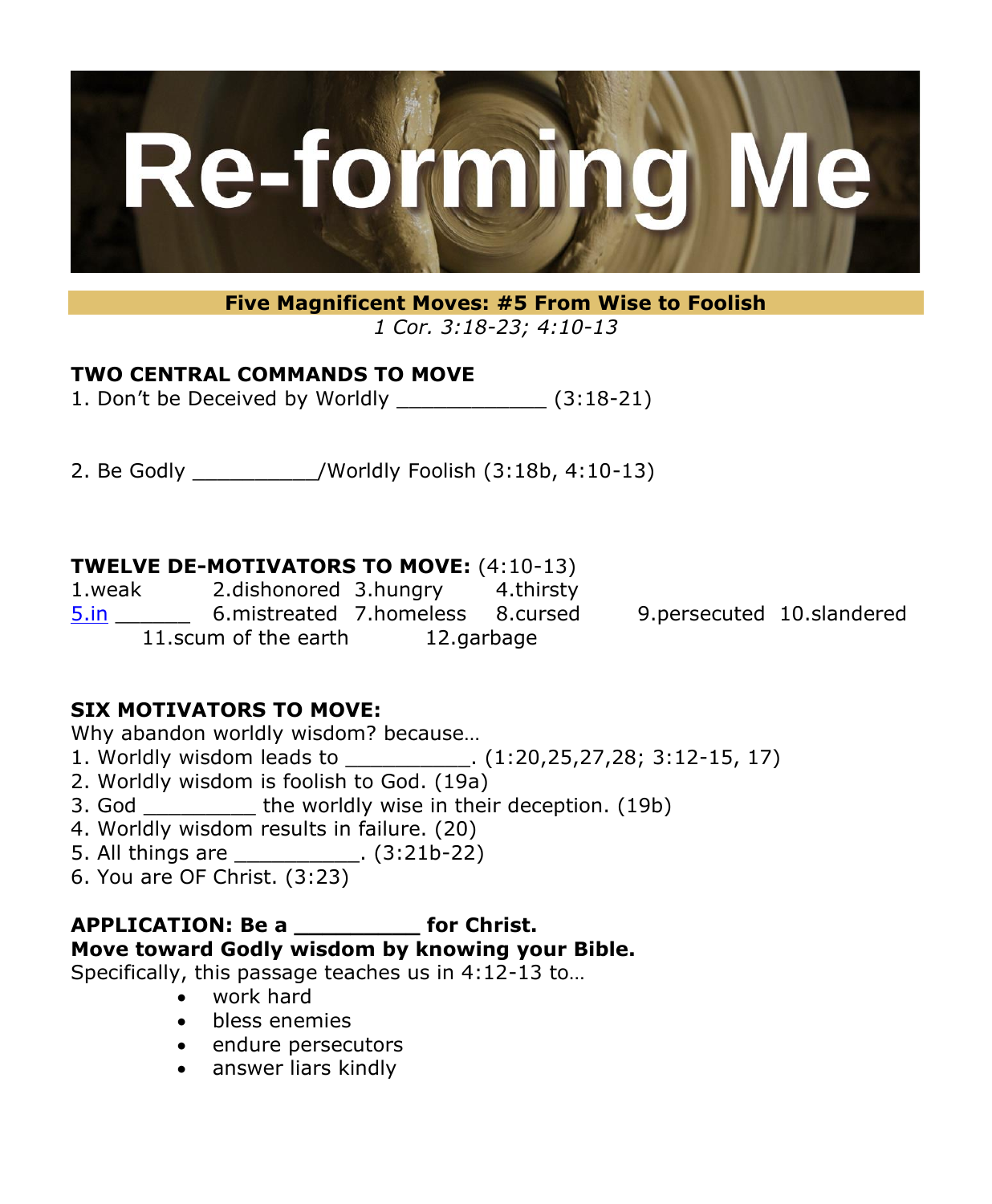#### **DISCUSSION QUESTIONS:**

- 1. How do you see the world's wisdom as foolish now?
- 2. Which of the twelve demotivators is most troubling to you?
- 3. Which of the six motivators is most helpful to you?
- 4. Are you working hard at school, your job, and God's mission?
- 5. Who should you be blessing (asking for God's favor) in prayer?
- 6. Are you really willing to be a fool for Christ and endure persecution, hunger, slander, and humiliation?
- 7. Who do you need to apologize to for not responding kindly?
- 8. Will you commit to being a fool for Christ?

## *Upcoming Events*

| <b>Mar 27</b>    | 8:30am - Prayer Meeting                                                   |
|------------------|---------------------------------------------------------------------------|
|                  | 9:30am - Pastor Kevin, Sonshine Singers                                   |
|                  | 10:45am – Sunday School, Women's Bible Study – "Resisting the Rush"       |
|                  | 5:30pm - JH/HS Praise Team                                                |
|                  | 6:30pm - Middle School Youth Group                                        |
| <b>Mar 28</b>    | 6:30pm - Men's Bible Study - "Soul Detox", Women's Bible Study - "Elijah" |
|                  | 7:00pm – Deacon Meeting                                                   |
| <b>Mar 29</b>    | 8:00am - Prayer Meeting                                                   |
|                  | 9:30am - Women's Bible Study - "In His Image"                             |
|                  | 6:30pm - Women's Ministry Team Meeting                                    |
| <b>Mar 30</b>    | 9:30am - Golden Lifers                                                    |
|                  | 6:00pm - Intermediate Praise Team                                         |
|                  | 6:20pm - Sonshine Singers, Jr Choir                                       |
|                  | 6:30pm - NO Mixed Choir                                                   |
|                  | 6:45pm - Bible Class                                                      |
|                  | 7:00pm – High School Praise Team                                          |
|                  | 7:30pm - High School Youth Group, NO Men's Chorus                         |
| <b>Mar 31</b>    | 9:00am - VBS Decorating                                                   |
| Apr 1            | 6:00pm - IF: Gathering                                                    |
| Apr 2            | 8:30am - IF: Gathering                                                    |
| Apr <sub>3</sub> | 8:30am - Prayer Meeting                                                   |
|                  | 9:30am - Pastor Kevin, Men's Chorus                                       |
|                  | 10:45am – Sunday School, Women's Bible Study – "Resisting the Rush"       |
|                  | 5:30pm - JH/HS Praise Team                                                |
|                  | 6:30pm - Middle School Youth Group                                        |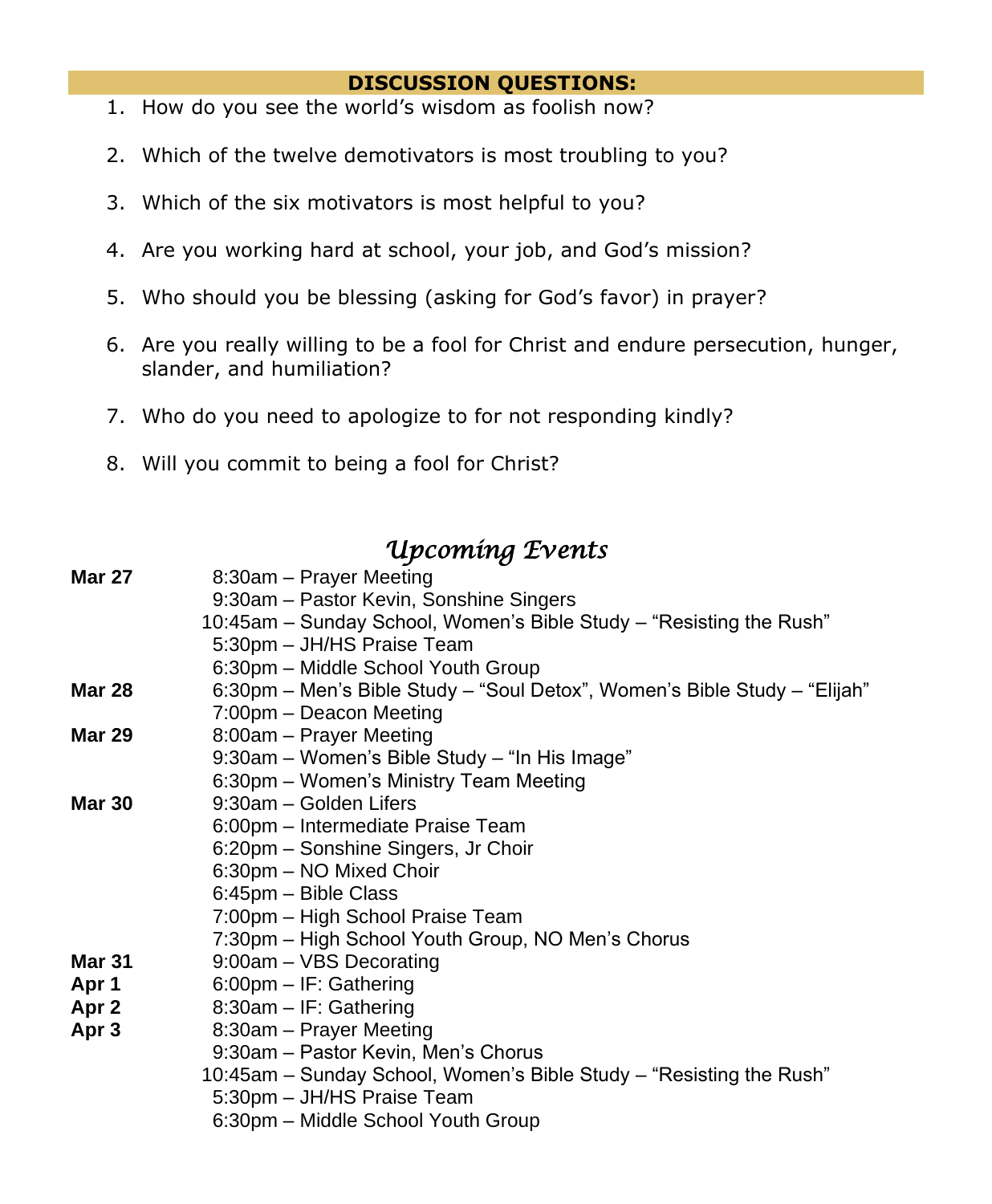## *Youth News*

**Middle School** – Tonight we're talking about Simon Peter. He's got some pretty relatable stories for us and we can learn a lot about grace from Jesus' interactions with him. See you at 6:30!

**Jr/Sr Praise band practice** tonight 5:30-6:15.

**High School** – On Wednesday we'll be talking about the thief on the cross and Jesus' final words to him. See you at 7:30! Come with questions for Question and Answer night next week.

# *Opportunities to Get Involved*

**Meal Donations** – Not everyone is called to be a foster parent, but everybody can do something. Care Communities give the church an opportunity to support and encourage foster families and foster children. Would you be willing to join one of our Care Communities by bringing a meal once a month to a foster family? Please contact Benita Ter Beest for more information.

**IF: Gathering** – Women's Ministry is hosting the IF: Gathering on Friday, April 1<sup>st</sup> at 6-9pm and Saturday, April  $2<sup>nd</sup>$  at 8:30am-12pm. More info can be found in your mailbox or at the Information Center. Signup at the Information Center or just show up one or both days.

**All Church Retreat** – Join us for our 1st All Church Retreat at Silver Birch Ranch April 22-24. Check your mailbox or the Information Center for the brochure with all the details! Register online at [https://docs.google.com/forms/d/1HjVwj-14Eyrbq](https://docs.google.com/forms/d/1HjVwj-14Eyrbq-mvrDK62pUY0FxSnD9w15E2xeE_hgk/edit?ts=61d8670e)[mvrDK62pUY0FxSnD9w15E2xeE\\_hgk/edit?ts=61d8670e](https://docs.google.com/forms/d/1HjVwj-14Eyrbq-mvrDK62pUY0FxSnD9w15E2xeE_hgk/edit?ts=61d8670e) by March 31<sup>st</sup> or contact Megan to get help with registration. Any questions, reach out to Pastor Doug, Adrea, or Jessa.

# *Bulletin Board News*

**Offering** may be placed in one of the three white offering boxes located in the lobby. Upcoming benevolent schedule: 3/27 Gideon International, 4/3 Union, 4/10 Missionary Salary, 4/17 Regular Benevolence.

**AMEN** articles are due today.

**Sleep in Heavenly Peace Donations –** During the month of March, Women's Ministry is partnering with Sleep in Heavenly Peace to collect new twin comforters and pillows for children in the Fond du Lac area. Donations may be placed in the bin under the mailboxes.

**Lenten Devotionals** – We invite you to join us in one of the family Lenten devotionals available at the Family and Children Resource Center. The devotionals range in length and age level depending on what works best for you or your family.

**Devotion Donations** – Have any family or personal devotions laying around the house? We are currently taking up a collection to try and build a devotion section in our church library. Most of us buy a devotion, use it once, and then it sits...this way we can pool our resources to share, borrow, and try different materials that meet our interests and needs. Any books you would like to donate can be placed in the tote by the Children & Families Resource Center. Questions, please feel free to reach out to Adrea!